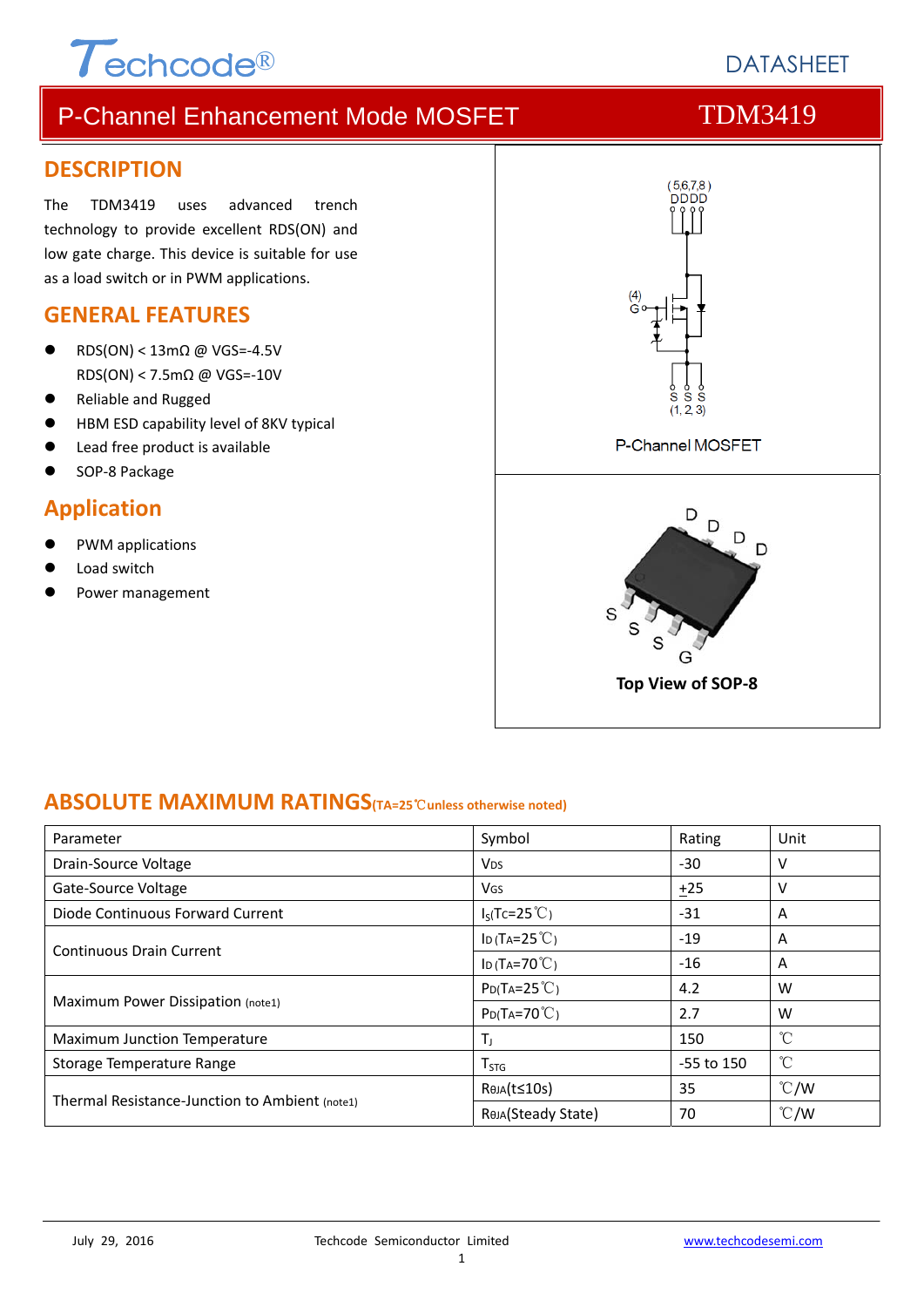

# P-Channel Enhancement Mode MOSFET TOM3419

### **ELECTRICAL CHARACTERISTICS (TA=25**℃**unless otherwise noted)**

| Parameter                                 | Symbol                  | <b>Test Conditions</b>                       | Min                      | Typ            | Max                      | Unit      |  |  |
|-------------------------------------------|-------------------------|----------------------------------------------|--------------------------|----------------|--------------------------|-----------|--|--|
| <b>STATIC CHARACTERISTICS</b>             |                         |                                              |                          |                |                          |           |  |  |
| Drain-Source Breakdown Voltage            | <b>BV<sub>DSS</sub></b> | $-30$<br>VGS=0V, ID=-250µA                   |                          | $\mathbf{r}$   | $\overline{\phantom{a}}$ | $\vee$    |  |  |
| Zero Gate Voltage Drain Current           | <b>IDSS</b>             | VDS=-24, VGS=0V                              | $\overline{a}$           | $\overline{a}$ | $-1$                     | $\mu$ A   |  |  |
| Gate-Body Leakage Current                 | lgss                    | VGS=±20V, VDS=0V                             |                          | $\Box$         | ±10                      | $\mu$ A   |  |  |
| <b>ON CHARACTERISTICS (Note 3)</b>        |                         |                                              |                          |                |                          |           |  |  |
| <b>Gate Threshold Voltage</b>             | VGS(th)                 | V <sub>DS</sub> =VGS, I <sub>D</sub> =-250µA | $-1.3$                   | $-1.8$         | $-2.3$                   | $\vee$    |  |  |
| Drain-Source On-State Resistance          |                         | VGS=-4.5V, IDS=-10A                          | L.                       | 9              | 13                       | $m\Omega$ |  |  |
|                                           | R <sub>DS</sub> (ON)    | VGS=-10V, IDS=-20A                           | $\overline{a}$           | 6              | 7.5                      | $m\Omega$ |  |  |
| DYNAMIC CHARACTERISTICS (Note4)           |                         |                                              |                          |                |                          |           |  |  |
| Gate Resistance                           | $R_{g}$                 | $V_{GS}$ =0V, V <sub>DS</sub> =0V, F=1MHz    | $\blacksquare$           | 3              | 6                        | Ω         |  |  |
| Input Capacitance                         | <b>Ciss</b>             | VDS=-15V, VGS=0V, F=1.0MHz                   | $\Box$                   | 2895           | 3760                     | PF        |  |  |
| <b>Output Capacitance</b>                 | Coss                    |                                              | $\overline{a}$           | 630            | $\blacksquare$           | PF        |  |  |
| Reverse Transfer Capacitance              | Crss                    |                                              | L.                       | 515            | $\overline{\phantom{a}}$ | PF        |  |  |
| <b>SWITCHING CHARACTERISTICS (Note 4)</b> |                         |                                              |                          |                |                          |           |  |  |
| Turn-on Delay Time                        | $td($ on $)$            | VDD=-15V, RL=15Ω, VGEN=-10V,                 | $\bar{\mathcal{L}}$      | 16             | 27                       | nS        |  |  |
| Turn-on Rise Time                         | tr                      | $RG = 6Q$ lps=-1A                            | $\mathbf{r}$             | 13             | 24                       | nS        |  |  |
| Turn-Off Delay Time                       | td(off)                 |                                              | $\sim$                   | 58             | 105                      | nS        |  |  |
| <b>Turn-Off Fall Time</b>                 | tf                      |                                              | $\sim$                   | 23             | 42                       | nS        |  |  |
| <b>Total Gate Charge</b>                  | Qg                      | VDS=-15V, IDS=-17.1A, VGS=-10V               | $\sim$                   | 62             |                          | nC        |  |  |
| Gate-Source Charge                        | Qgs                     |                                              | $\blacksquare$           | 7.2            | $\mathbf{r}$             | nC        |  |  |
| Gate-Drain Charge                         | Qgd                     |                                              | $\overline{a}$           | 19             | $\overline{a}$           | nC        |  |  |
| Body Diode Reverse Recovery Time          | Trr                     | $\text{los}$ =-20A, dl/dt=100A/ $\mu$ s      | $\overline{\phantom{a}}$ | 32             | ÷,                       | nS        |  |  |
| Body Diode Reverse Recovery Charge        | $Q_{rr}$                |                                              | $\overline{\phantom{a}}$ | 17             | $\Box$                   | nC        |  |  |
| DRAIN-SOURCE DIODE CHARACTERISTICS        |                         |                                              |                          |                |                          |           |  |  |
| Diode Forward Voltage (Note 3)            | <b>V<sub>SD</sub></b>   | VGS=0V, ISD=-1A                              |                          | $-0.7$         | $-1$                     | $\vee$    |  |  |

NOTES:

1. Surface Mounted on  $1in^2$  pad area, t≤ 10sec. R<sub>0JA</sub> steady state t = 999s.

2. The power dissipation P<sub>D</sub> is based on T<sub>J(MAX)</sub> = 150<sup>o</sup>C, and it is useful for reducing junction-to-case thermal resistance (ReJC) when additional heat sink is used.

- 3 Pulse Test: Pulse Width  $\leq 300$ μs, Duty Cycle  $\leq 2\%$ .
- 4 Guaranteed by design, not subject to production testing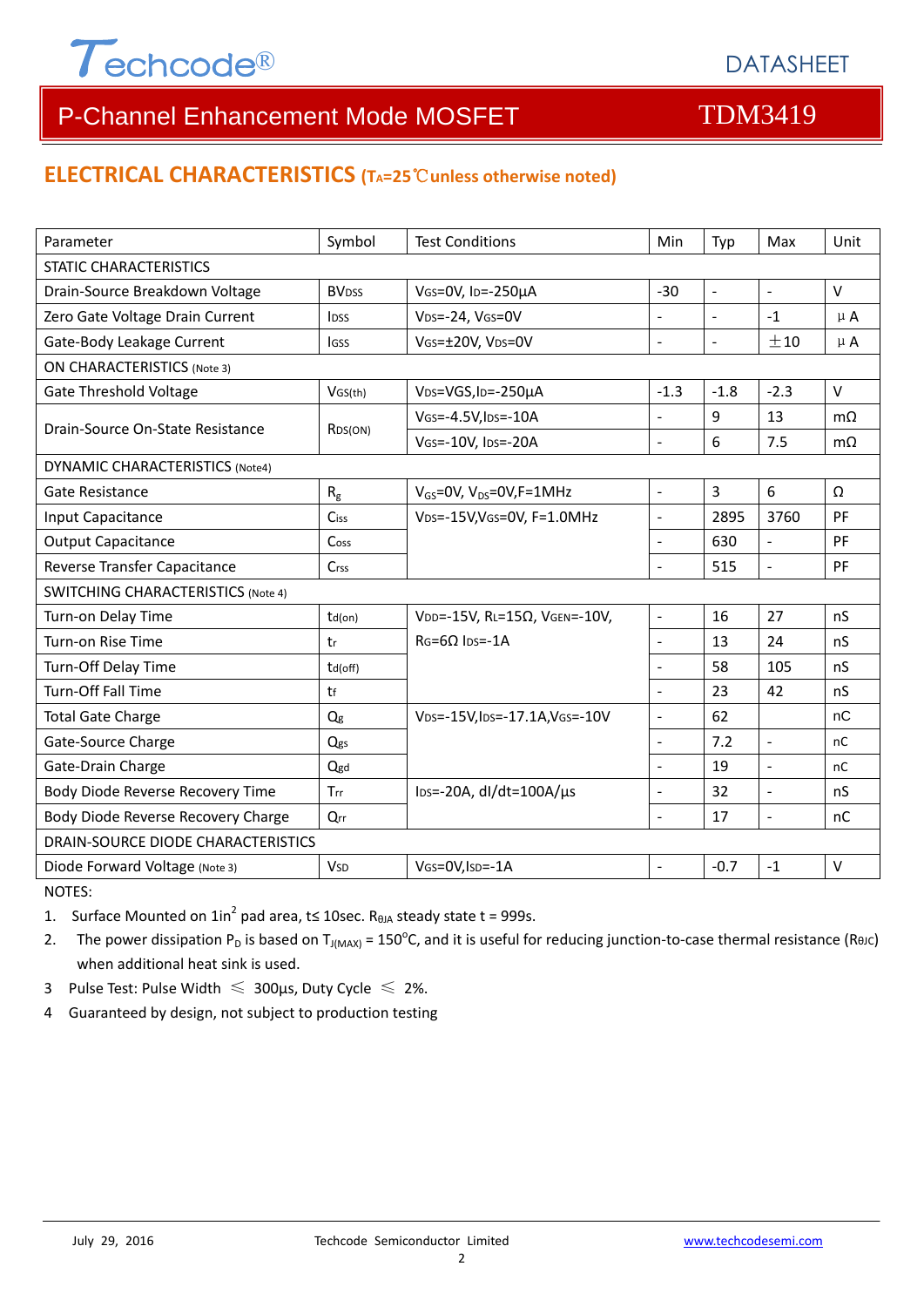

## DATASHEET

# P-Channel Enhancement Mode MOSFET TDM3419

### **Typical Operating Characteristics**



**Safe Operation Area** 





### **Thermal Transient Impedance**

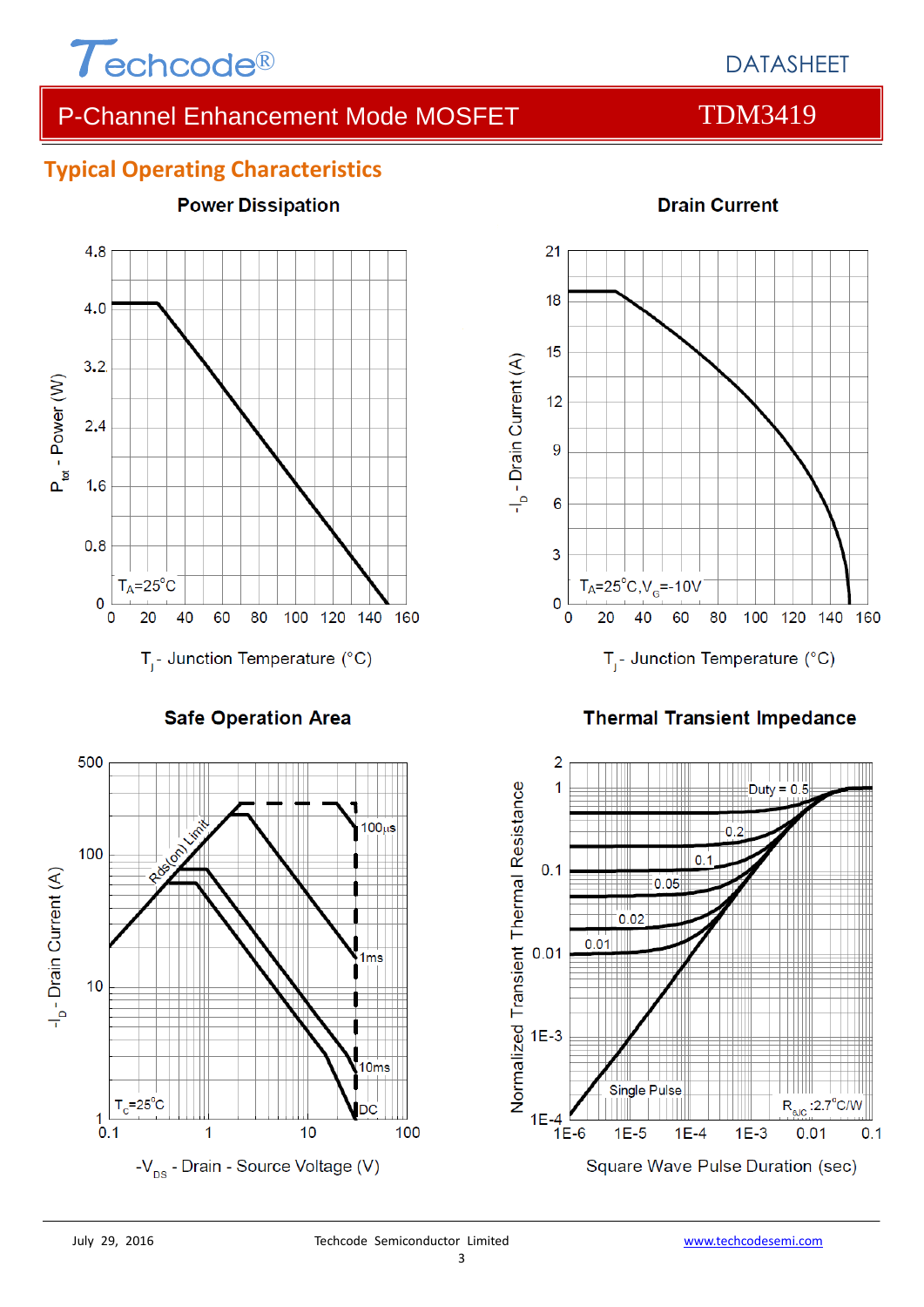

# P-Channel Enhancement Mode MOSFET TDM3419

### **Typical Operating Characteristics(Cont.)**



### **Output Characteristics**



### **Drain-Source On Resistance**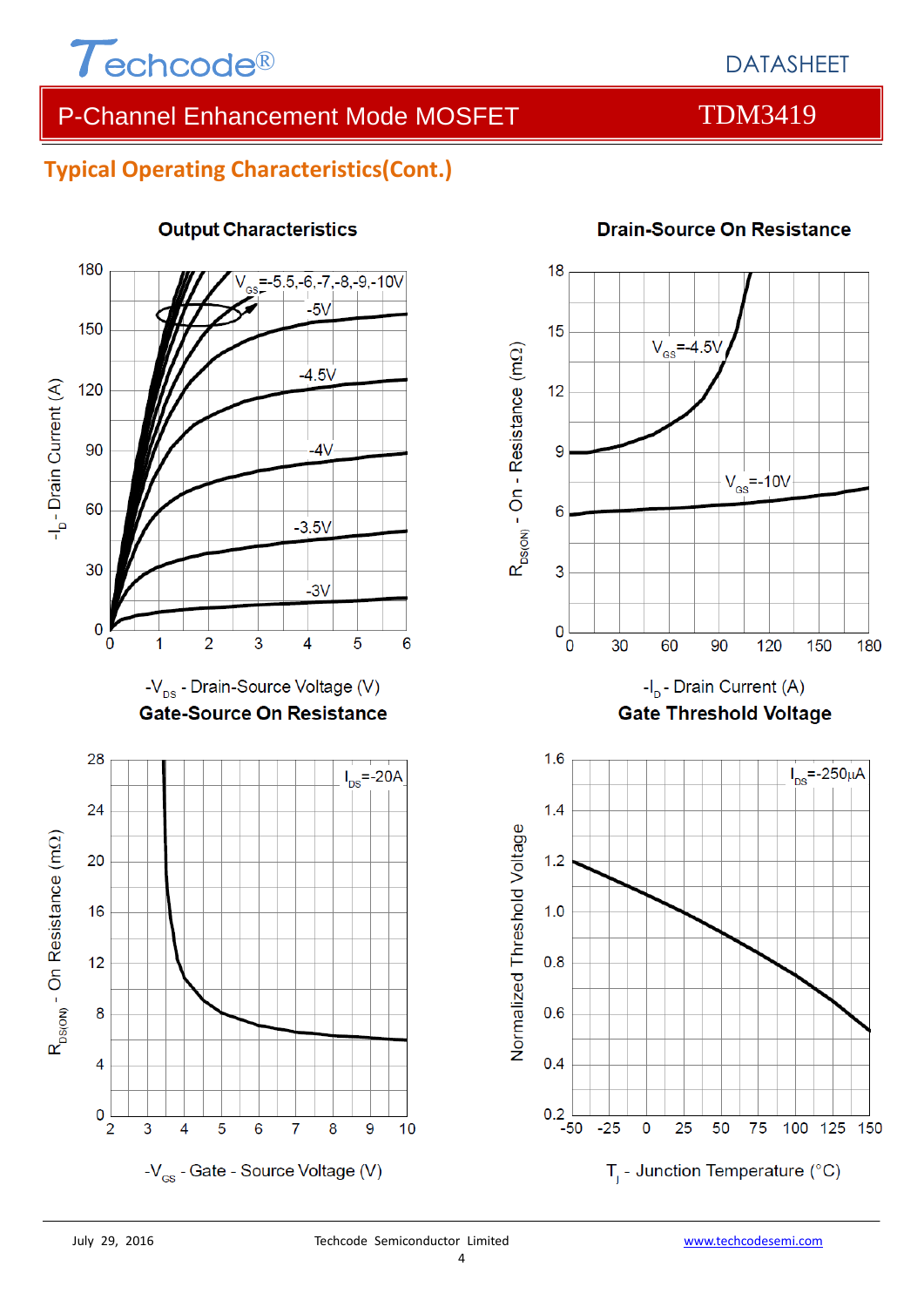

## DATASHEET

# P-Channel Enhancement Mode MOSFET TDM3419

### **Typical Operating Characteristics (Cont.)**

**Drain-Source On Resistance** 

### $2.0$  $V_{\text{GS}} = -10V$  $I_{DS} = -20A$  $1.8$ Normalized On Resistance  $1.6$  $1.4$  $1.2$  $1.0$  $0.8$  $0.6$  $0.4$  $R_{ON}$ @T<sub>i</sub>=25°C: 6m $\Omega$  $0.2\overline{$ -50  $-25$  $\mathbf 0$ 25 50 75 100 125 150  $T_i$ - Junction Temperature (°C)

Capacitance



# **Source-Drain Diode Forward**



**Gate Charge** 

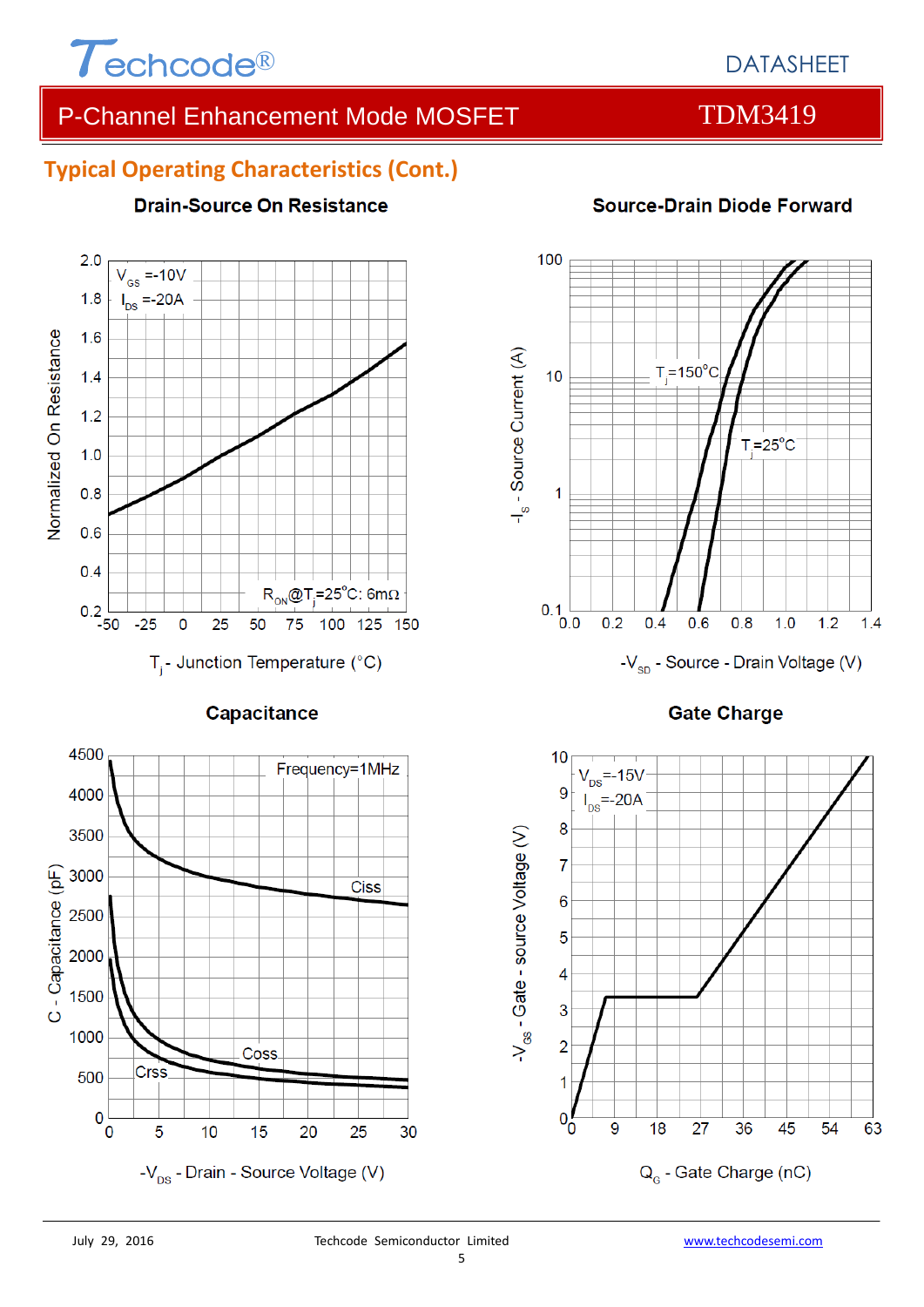

# P-Channel Enhancement Mode MOSFET TOM3419

# **Package Information**

SOP-8 Package



| Symbol | Dimensions In Millimeters |             | Dimensions In Inches |           |  |
|--------|---------------------------|-------------|----------------------|-----------|--|
|        | Min                       | Max         | Min                  | Max       |  |
| А      | 1.350                     | 1.750       | 0.053                | 0.069     |  |
| A1     | 0.100                     | 0.250       | 0.004                | 0.010     |  |
| А2     | 1.350                     | 1.550       | 0.053                | 0.061     |  |
| b      | 0.330                     | 0.510       | 0.013                | 0.020     |  |
| C      | 0.170                     | 0.250       | 0.006                | 0.010     |  |
| D      | 4.700                     | 5.100       | 0.185                | 0.200     |  |
|        | 3.800                     | 4.000       | 0.150                | 0.157     |  |
| E1     | 5.800                     | 6.200       | 0.228                | 0.244     |  |
| e      | 1.270 (BSC)               |             | 0.050(BSC)           |           |  |
|        | 0.400                     | 1.270       | 0.016                | 0.050     |  |
| θ      | $0^{\circ}$               | $8^{\circ}$ | 0°                   | $8^\circ$ |  |